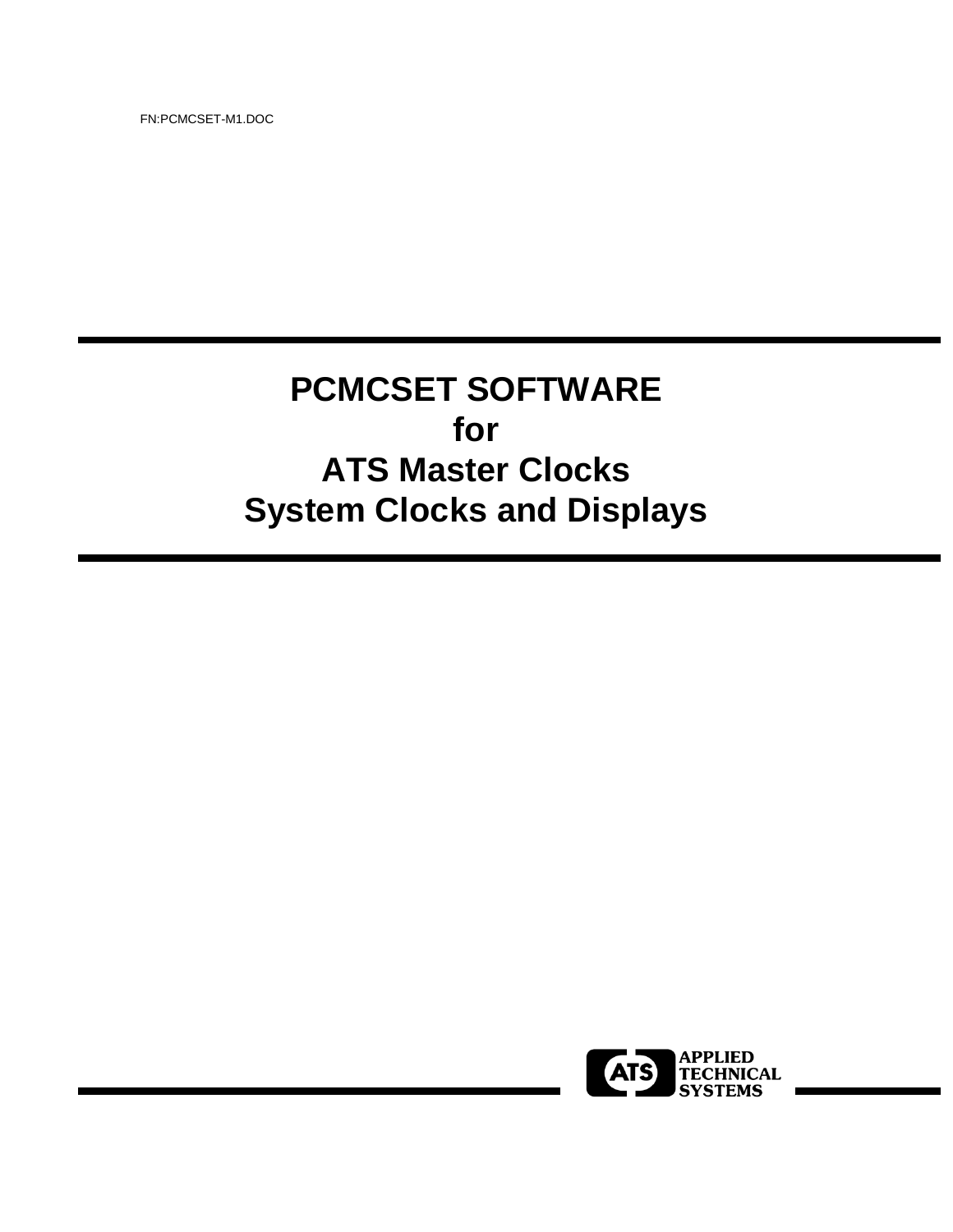## **ATS FREE SOFTWARE AGREEMENT**

Applied Technical Systems (ATS) grants you the right to use this software according to the following:

#### YOU MAY:

- 1) Modify this software as desired;
- 2) Use this software on as many computers as desired;
- 3) Make as many copies as desired;
- 4) Transfer it to as many computers as desired; and
- 5) Give this software to whomever you desire.

#### YOU MAY NOT:

1) Rent or resell this software or any portion of it;

#### LIMITED WARRANTY, DISCLAIMER, AND LIMIT OF LIABILITY

Applied Technical Systems (ATS) does not warrant that this software will meet your requirements or that its operation will be error free. In no way does ATS warrant your data or results expected.

ATS shall not be liable for any incidental or consequential damages, including loss of data, lost profits, cost to cover other special or indirect damages.

#### SUPPORT

Applied Technical Systems (ATS) will support this software with our "Best Effort" as long as its use is required.

www.ats-usa.com

## **APPLIED TECHNICAL SYSTEMS PAGE 1**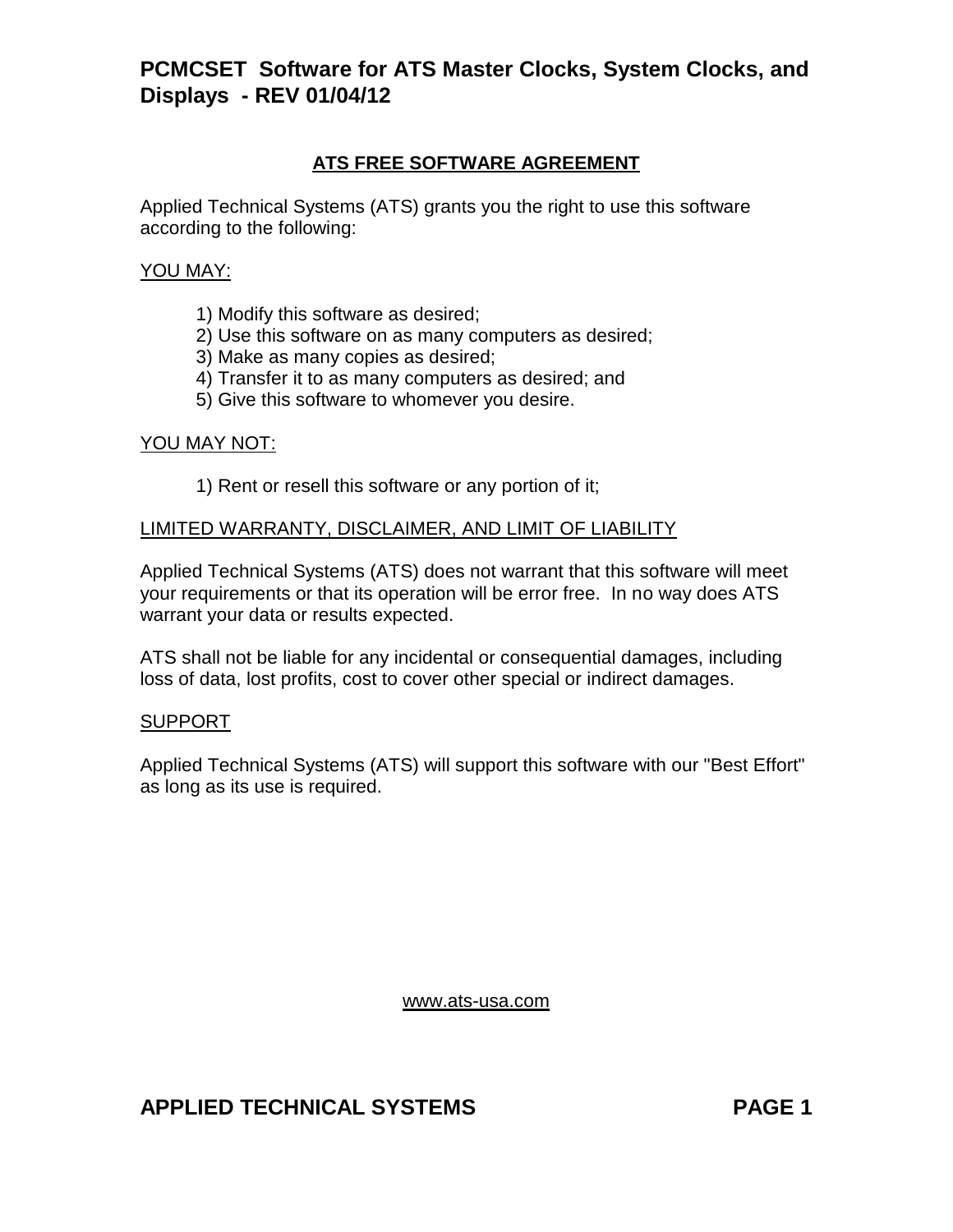### **DESCRIPTION**

PCMCSET Software sends the time and date from your computer to MC Series Master Clocks, and to AE, CC, and ANC Series Clocks and Displays. PCMCSET can be scheduled to run as required using your computer's Task Scheduler, making your computer a master reference for a totally synchronized master clock and/or clock system.

#### **REQUIREMENTS**

PCMCSET requires a PC with a Windows Operating System (95, 98, NT, XP, or W7), and an RS232 serial port (a USB to RS232 converter may be required).

For use with an MC Series Master Clock such as the MC4181NX, MC4181LV, MC41P, or MC22 an RS232 serial cable will be provided for connection to your RS232 Com Port or USB to Serial converter. Refer to the specific Master Clock instruction manual for more details.

For use with AE, CC, and ANC Series Clocks and Displays an RS232 serial cable will be required for connection to your RS232 Com Port or USB to Serial converter. Refer to your specific Clock System instructions and drawings for more details.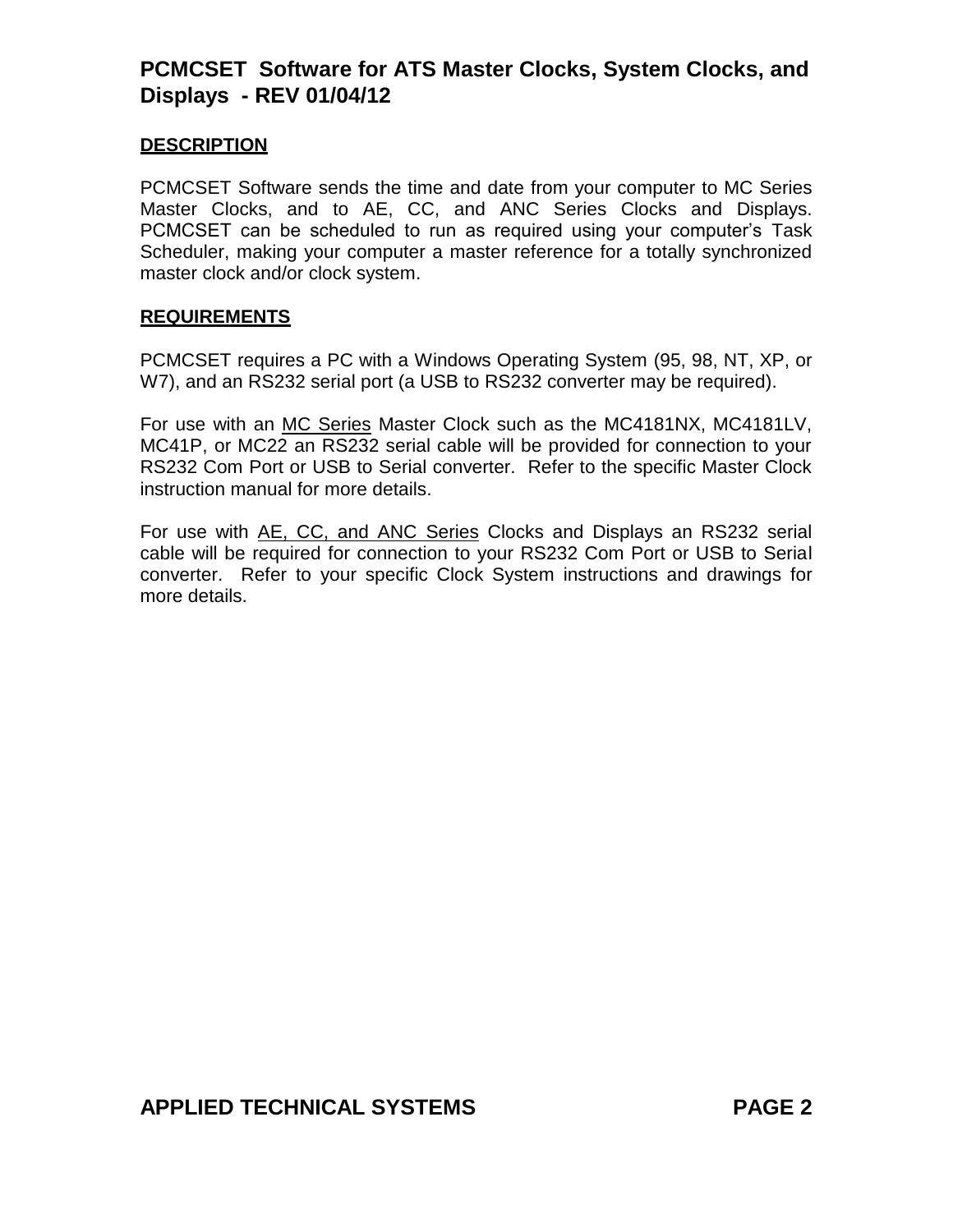## **INSTALLATION**

PCMCSET Software is provided on the ATS CD (p/n: 9800-1010), or it can be downloaded from our website.

Copy this link to your browser: www.ats-usa.com/software/pcmcset.zip

Be sure the computer is not running any other programs once the user is ready to install the PCMCSET Software.

**\*\* NOTE \*\*** If you have an earlier version of PCMCSET already installed, it is suggested that the earlier version be un-installed before proceeding.

Insert the PCMCSET CD into CD-ROM drive. If you downloaded PCMCSET from our website, locate the folder to where it was unzipped.

From the Windows **Start** menu, select **Run**.

Type  $X:\P$  CMCSET\Setup.exe (where  $X =$  drive containing the CD, or the path to the folder where the downloaded copy is located) and press ENTER.

Follow the auto-prompting sequence of the Setup Program to successfully install the PCMCSET Software.

\* If any needed files are missing or out of date on the host computer, PCMCSET Setup will install the needed files.

The install program will create a **PC MC Time Set** folder with three programs:

PC MC Time Set, Reset Comm Port#, and Records.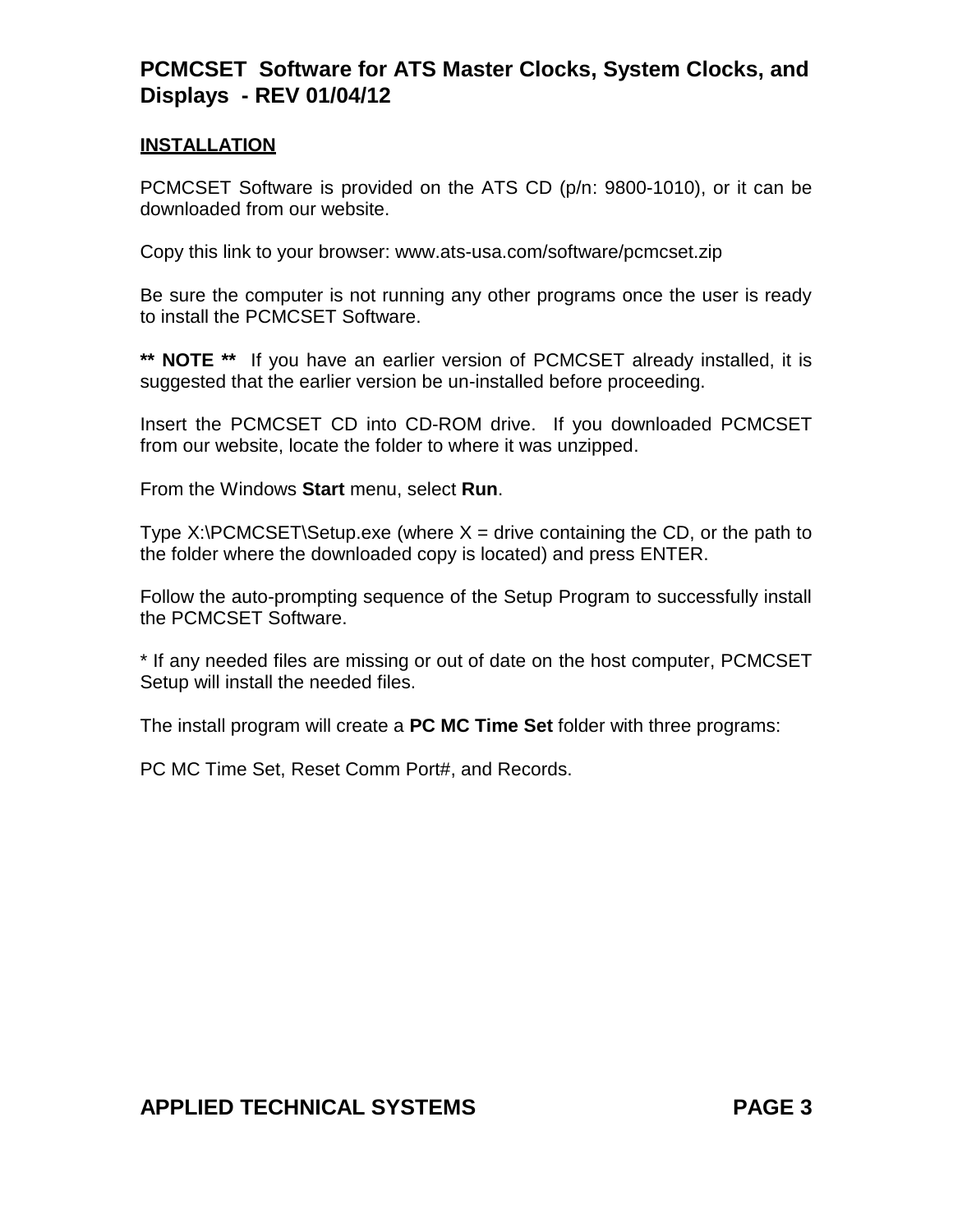## **STARTUP**

Be sure all system hardware has been installed before proceeding.

From the Windows **Start** menu, select the **PC MC Time Set** folder. A program list will open showing the three programs: PC MC Time Set, Reset Comm Port#, and Records.

Select PC MC Time Set from the list. The first time you run PC MC Time Set, it will open the PC MC Reset screen for setting the Comm Port # and the 12/24 Hour Time Format. Be sure to know the comm port number of the RS232 Port you will be using before proceeding.



Click OK to store these settings for the PC MC Time Set program. Time and Date will also be sent to the device connected after clicking OK.

# **APPLIED TECHNICAL SYSTEMS PAGE 4**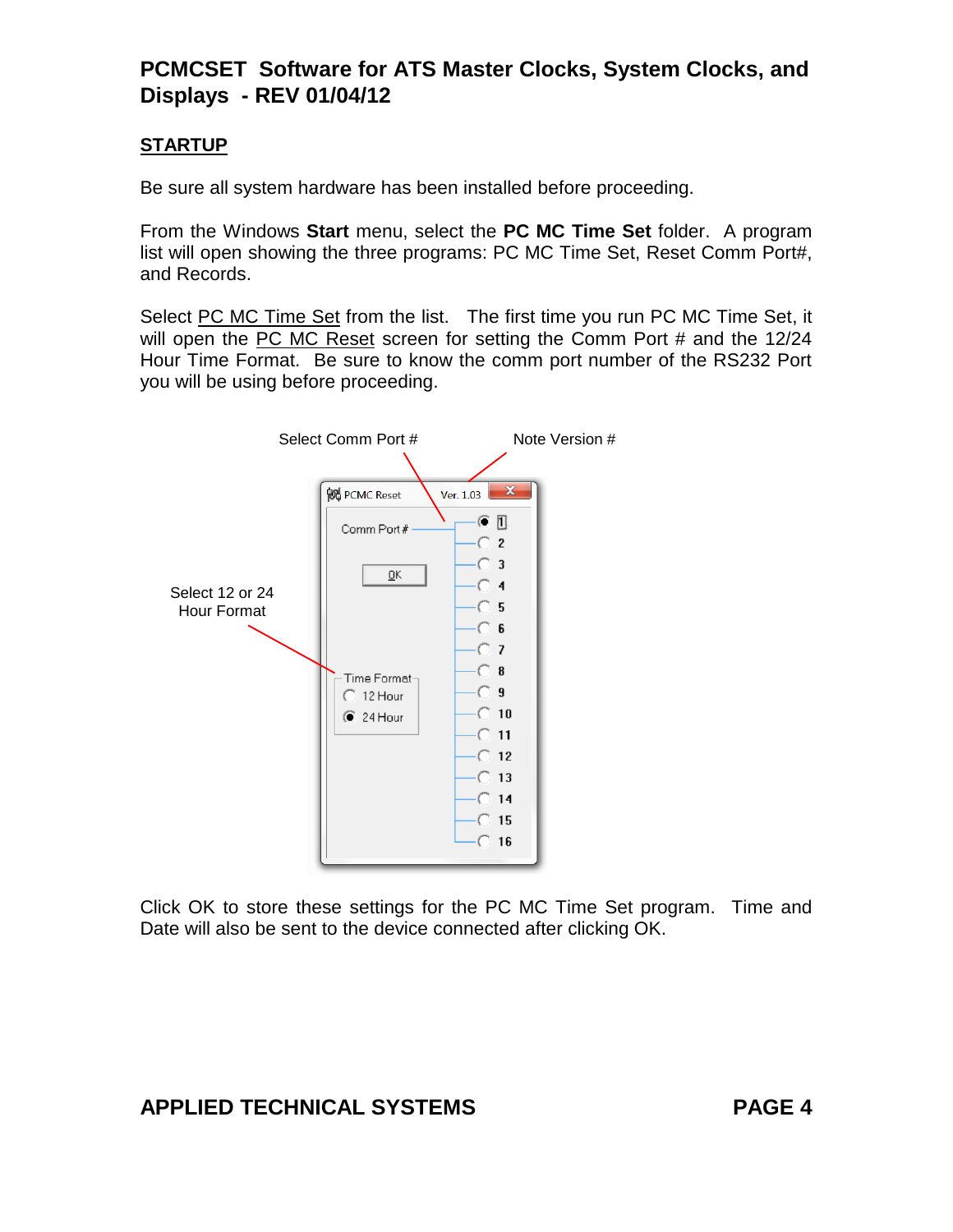You can always change your Comm Port # and Time Format. To edit these settings, simply run the Reset Comm Port# program located in the **PC MC Time Set** folder. From the edit screen you can select a different comm port, change the 12/24 Hour Time Format, and send time and date to the device connected.